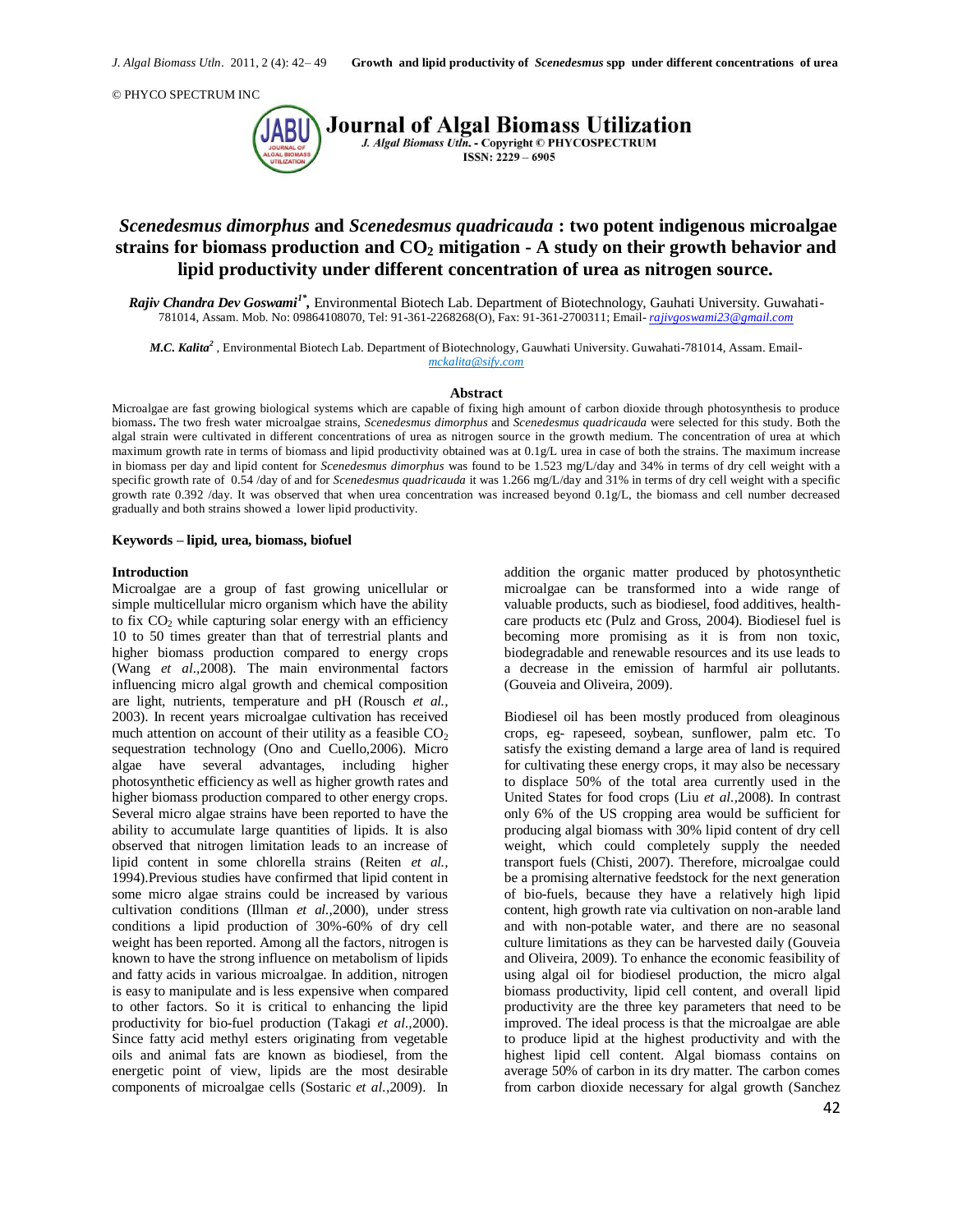Miron *et al.,* 2003). To produce 100 mg of biomass, algae need approximately 183 mg of CO<sub>2</sub> (Frac *et al.*, 2010).High lipid contents are usually produced under environmental stress, typically nutrient limitation, which is often associated with relatively low biomass productivity and, therefore, low overall lipid productivity (Li *et al.,* 2008). The lipid content of microalgae could be increased by various cultivation strategies, such as nitrogen depletion (Li *et al.,* 2008), phosphate limitation (Reitan *et al.,* 1994), high salinity (Rao *et al.,* 2007), and high iron concentration (Liu *et al.,* 2008). In the present study, we have used micro algal isolates, *Scenedesmus dimorphus* and *Scenedesmus quadricauda*, with urea as nitrogen source and to induce them to produce lipids suitable for making biodiesel. Strategies leading to optimization of utilizing urea and lipid content/lipid productivity by microalgae were explored. In agriculture, urea is used as a nitrogenous fertilizer, so presence of urea is very common in agriculture wastes which ultimately mix with rivers, ponds, lakes etc. A positive influence of urea as nitrogenous source in the growth of *Spirulina* has been reported, among all organic nitrogenous sources, urea gained importance generally in large scale algal cultivation, because the cost of urea is lower than others (Danesi *et al.,*2002; Matsudo *et al.,*2009). Moreover, urea is the best nitrogen source for culturing *Chlorella* (Becker,1994). Therefore, urea is used for culturing the mentioned two microalgae strains in our present work which may provide an innovative alternative to current biofuel-production strategies (Wang *et al.,* 2008). Commercial-scale cultivation of microalgal biomass is a promising method of producing a renewable feedstock for a wide variety of high-value bio-fuels. It includes methane produced by anaerobic digestion of biomass (Spolaore *et al.,* 2006), biodiesel derived from oil (Banerjee *et al.,* 2002; Gavrilescu and Chisti, 2005), biohydrogen and bioethanol produced by photobiologically active microalgae (Fedorov *et al.,* 2005; Kapdan and Kargi, 2006). The present article expresses the potential of microalgae cultivation for biodiesel production and discusses the utilization of recent engineering techniques for enhancement of lipid profiles in important micro algal strains to make the process more economic and practically feasible.

#### **Material and methods**

In the present study two microalgae strains namely *Scenedesmus dimorphus* and *Scenedesmus quadricauda,*  isolated from North eastern region of India, Assam were employed. The above mentioned strains were explored in terms of growth rate under different concentration of urea and their lipid productivity in semi continuous mode of cultures.

#### **Medium and culture conditions**

BG11 culture media was selected and prepared for the growth of microalgae strains (without adding carbon source) (Rippka *et al.,* 1979) . For our experiment nitrate salt from the media was eliminated and urea was added as a sole source of nitrogen. For this purpose, urea in 0.02, 0.04, 0.08, 0.1, 0.2 g/L were freshly weighed and added to each of the flasks. For the study, before inoculation the pH of the each

flasks were adjusted to 7.5 with 0.1N HCl and 0.1 N NaOH with the help of L1 120 pH meter, Elico India. About 150 ml of media were distributed to each of the flasks including the blank and all are inoculated with 20ml of inoculums. (cell densities of inoculums; *Scenedesmus dimorphus=2.25X10<sup>7</sup>* and *Scenedesmus*  quadricauda= $3.5X10<sup>7</sup>$ ). The Optical Density (O.D) of each the flasks were measured at 680nm of wavelength at regular interval of time (24Hrs) with the help of Systronics spectrophotometer- 104. The strains were checked for 11 days growth period. For our experiment fluorescent lamps were used as a source of light and intensity was adjusted to 2500~3500 lux for all the culture flasks and 16 hrs of light and 8 hrs of dark cycles were repeated for growth of all the cultures. The temperature was adjusted to 25.C for all the flasks.

#### **Analytical methods**

Direct microscopic cell count by Neubour haemocytometer was performed using microscope (Labomed). Optical densities of microalgae cultures were measured at regular interval of time (24Hrs) in three replicates and average value was recorded by absorbance at 680nm with the help of spectrophotometer (Systronics). At the end of the experiment all the culture flasks were centrifuged and filtered and dry weights of pellets were measured  $(80^{\circ}$ C for 3 hrs) to study the increase in biomass, cell count and lipid content.

#### **Determination of Specific Growth Rate**

Specific Growth Rate is a measure of number of generations (the number of doublings) that occur per unit of time in an exponentially growing culture. The exponential (straight line) phase of growth was carefully determined and specific growth rate was obtained using following equation: (Guillard and Ryther,1962)

### **µ= ln (***N<sup>t</sup> /No***)/***Tt-T<sup>o</sup>*

*Nt= No of cells at the end of log phase. No= No of cells at the start of log phase Tt= Final day of log phase To= Starting day of log phase*

If T expressed in days from the growth rate  $(\mu)$  can be converted to division or doublings per day(k) by dividing( $\mu$ ) by the natural log of 2.(0.6931).

#### **K=µ/0.6931**

The time required to achieve a doubling of the no of viable cells is termed as doubling time  $(T_t)$  which is calculated by the following formula.

# $T_f = 0.6931/\mu$

# **Determination of total lipid**

Microalgal lipid extraction was done by Bligh and Dyer method. For that microalgal biomass were collected by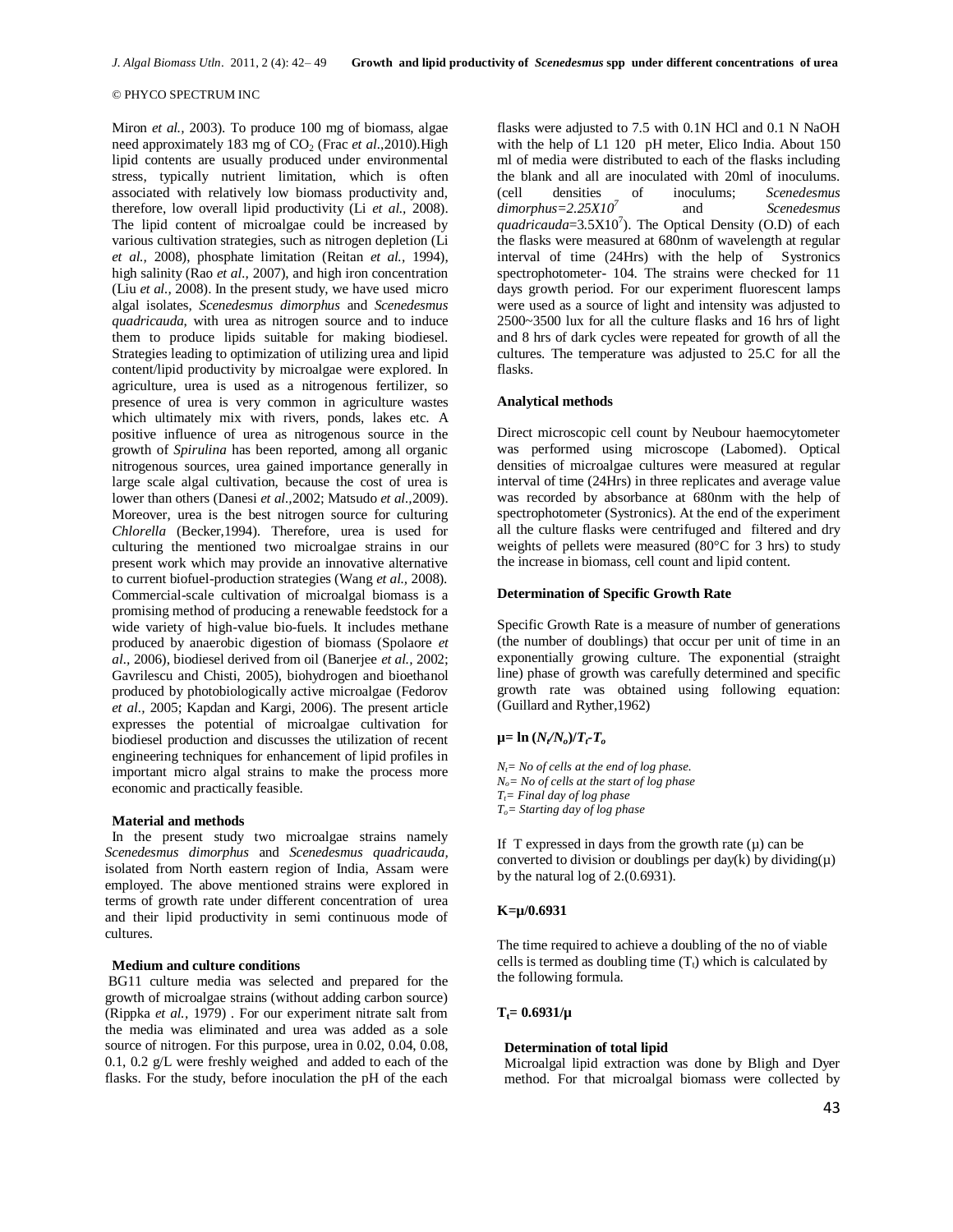centrifuging the cells at 4000Xg for 10 minutes. The cells were washed with distilled water, lyophilized and weighed. The known amount of biomass (100mg) was then homogenized with chloroform: methanol 1:2 at 35°C.Extract was centrifuged for 7 minutes at 10000Xg and supernatant was collected in a separating funnel. The residue was further homogenized with chloroform and again centrifuged (10000Xg) to collect the supernatant. Now 0.9% NaCl solution was added to the filtrate and washed, lower layer of chloroform was separated and treated with anhydrous  $Na<sub>2</sub>SO<sub>4</sub>$  to remove the traces of water. The lipid content was determined gravimetrically and expressed as dry weight % after evaporating the chloroform. (Bligh and Dyer,1959).

#### **Results**

The growth study conducted on both the indigenous algae confirmed that urea can be used as efficient nitrogenous nutrient source which is well utilized by both the algal strains. From the study it is confirmed that *Scenedesmus dimorphus* contains a large amount of intracellular lipids which starts to accumulate when there is stress condition. Biomass as well as lipid content tends to increase when there is gradual depletion of urea in the media. After 11 days of growth the two strains were kept for 4 days under dark period and closed environment and upon microscopic examination it was observed that cells are much larger in size and shape and showed a different morphology. The lipid content was found to be 34% and 31% (Fig. 3) and a maximum biomass productivity of 1.523 mg/L/day and 1.266 mg/L/day was obtained for *Scenedesmus dimorphus* and *Scenedesmus quadricauda* respectively when they were grown at a urea concentration of 0.1 g/L.

**Figure 1**: Growth response of *Scenedesmus dimorphus* (at 680nm*)* for 11 days under different concentration levels of urea

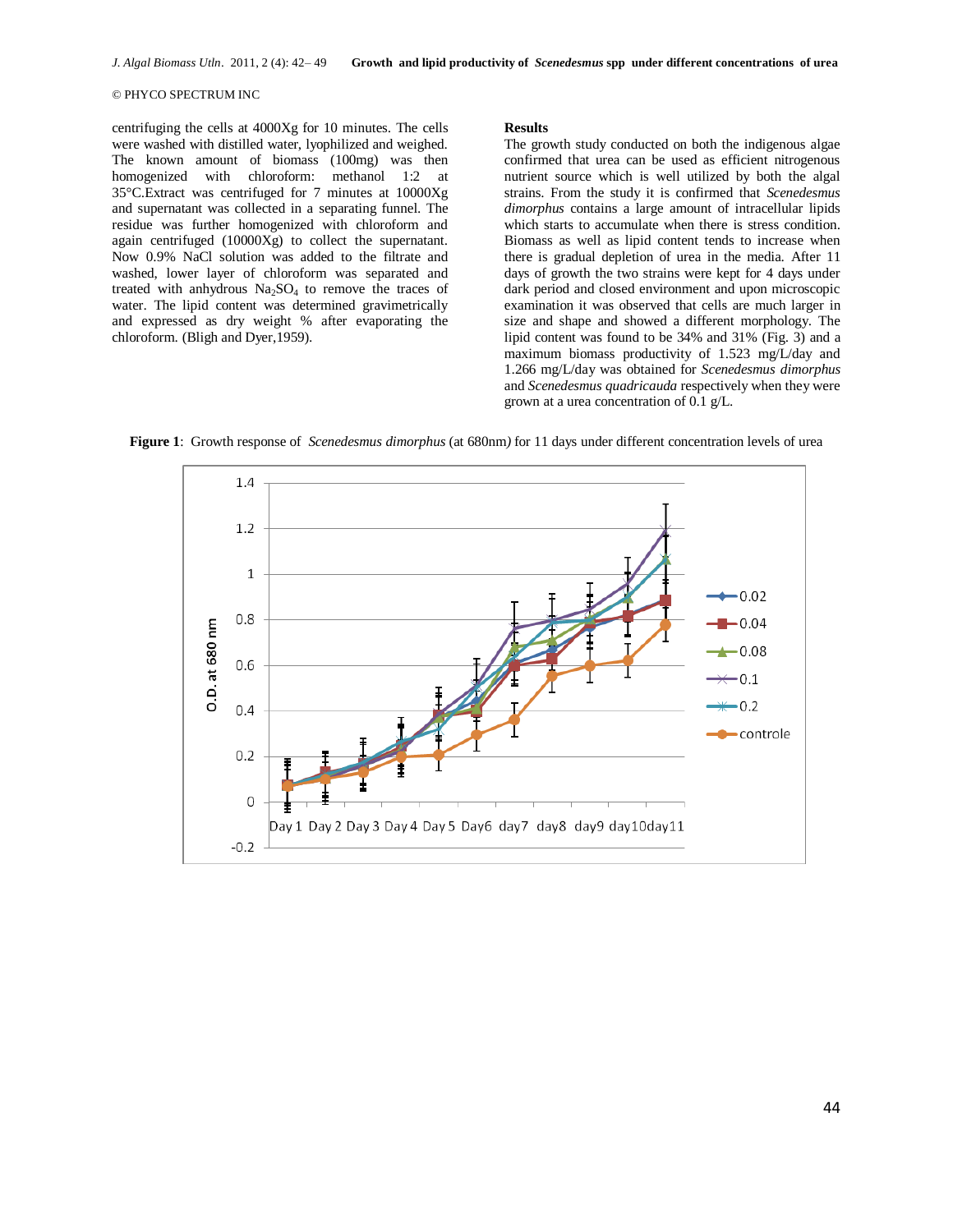**Figure 2**: Growth response of *Scenedesmus quadricauda* (at 680nm*)* for 11 days under different concentration levels of urea



**Figure 3**: Total lipid content in terms of % dry cell weight in *Scenedesmus dimorphus and Scenedesmus quadricauda*  under different concentration levels of urea –

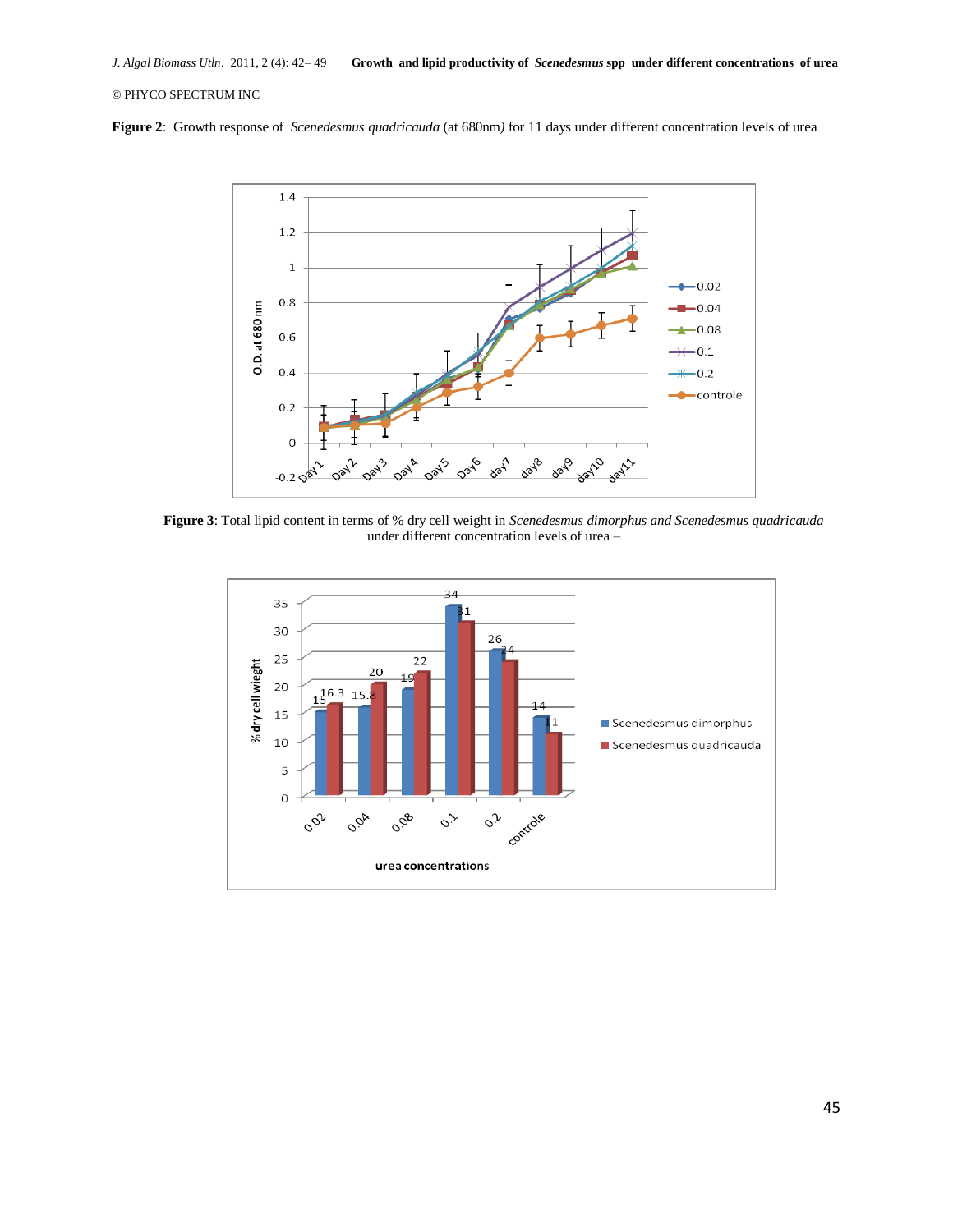**Figure 4:** CO2 consumption rate in terms of mg/l/day in case of *Scenedesmus dimorphus Scenedesmus quadricauda*  when maximum growth rate was observed under different growth conditions. (Calculated from the biomass productivity according to the following equation: CO2 fixation rate (PCO<sub>2</sub>)=1.88×biomass productivity (mg L−1 d−1), which is derived from the typical molecular formula of microalgal biomass, CO0.48H1.83N0.11P0.01 (Chisti, 2007)).



Table-2 depicts for increase in cell number per day (cells/day) and increase in biomass per day (mg/ml/day) of the two strains in different concentration of urea. Specific growth rate and doubling/ day was recorded to be 0.54 and 0.779 for *S. dimorphus* and 0.392 and 0.562 for *S. quadricauda* at 0.1 g/L urea concentration for both the strains (Table-1). Comparison of the  $CO<sub>2</sub>$  fixation performance of *Scenedesmus dimorphus* and *Scenedesmus* 

.

*quadricauda* strains under different concentration of urea were also given in the Table 3. Surprisingly when urea concentration was increased above  $0.1$  g/L the biomass as well as lipid content of both the strains showed a significant decrease. So it is well understood that urea sufficient and urea deficient both the conditions show different cell growth behavior. A high amount of urea does not show increased biomass and cell count of the two strains

**Table 1:** Table for specific growth, doubling per day and doubling time of *Scenedesmus dimorphus and Scenedesmus quadricauda* under different concentration of urea.

| Parameter  | Scenedesmus dimorphus |              |                  | Scenedesmus quadricauda |              |                  |
|------------|-----------------------|--------------|------------------|-------------------------|--------------|------------------|
| Urea $g/L$ | Specific<br>growth    | Doubling/day | Doubling<br>time | Specific<br>growth      | Doubling/day | Doubling<br>time |
| 0.02       | 0.452                 | 0.652        | 1.53             | 0.366                   | 0.527        | 1.89             |
| 0.04       | 0.436                 | 0.629        | 1.59             | 0.242                   | 0.349        | 2.86             |
| 0.08       | 0.479                 | 0.691        | 1.44             | 0.383                   | 0.553        | 1.81             |
| 0.1        | 0.54                  | 0.779        | 1.28             | 0.392                   | 0.562        | 1.77             |
| 0.2        | 0.188                 | 0.271        | 3.68             | 0.282                   | 0.407        | 2.46             |
| Control    | 0.141                 | 0.202        | 4.91             | 0.358                   | 0.516        | 1.93             |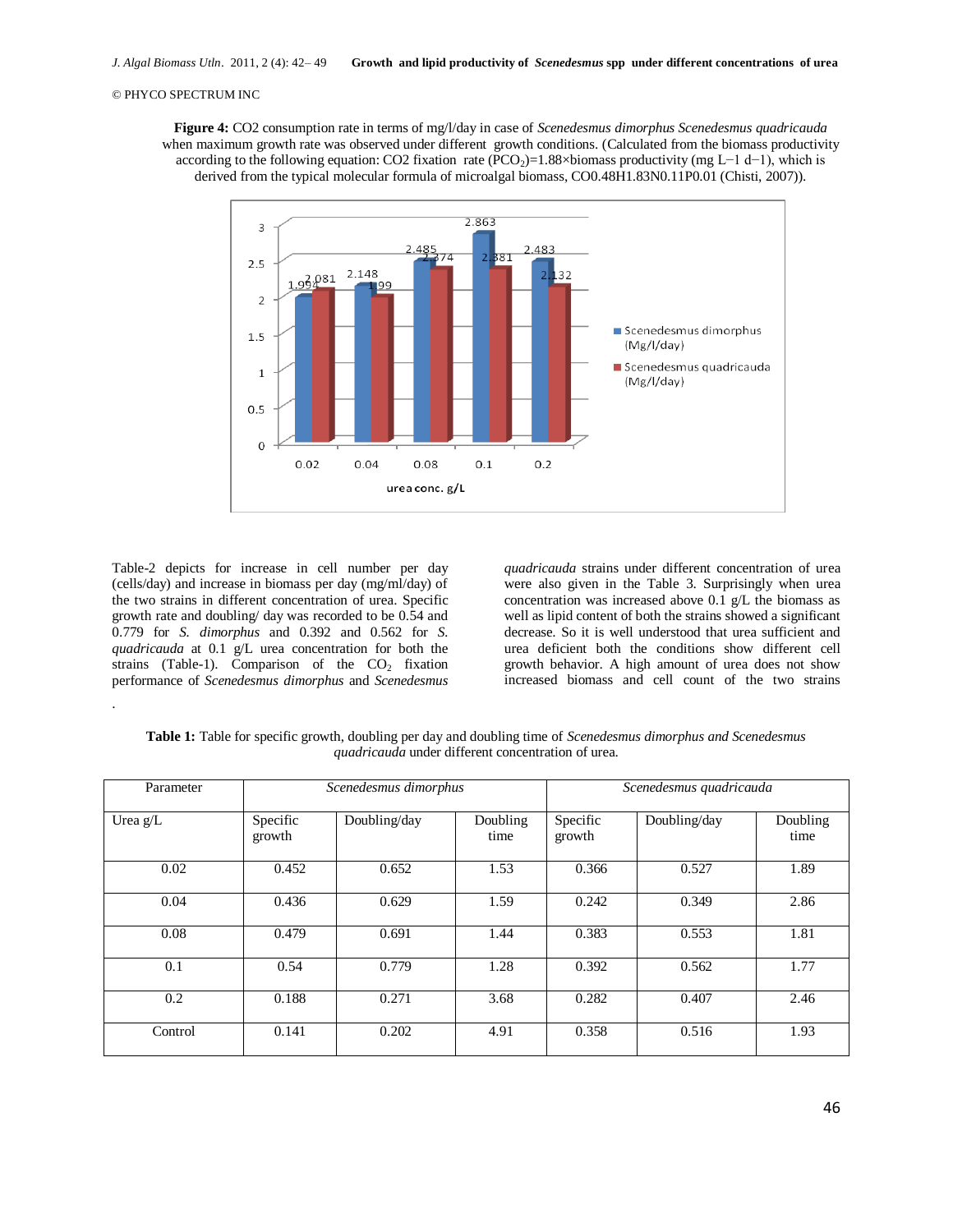| Parameter  | Scenedesmus dimorphus                 |                             | Scenedesmus quadricauda  |                             |
|------------|---------------------------------------|-----------------------------|--------------------------|-----------------------------|
| Urea $g/L$ | Increase in<br>cells/ml/day( $X104$ ) | <b>Biomass</b><br>mg/ml/day | Increase in<br>cells/day | <b>Biomass</b><br>mg/ml/day |
| 0.02       | 1.05                                  | 1.061                       | 1.12                     | 1.107                       |
| 0.04       | 1.15                                  | 1.143                       | 1.06                     | 1.059                       |
| 0.08       | 1.33                                  | 1.323                       | 1.19                     | 1.262                       |
| 0.1        | 1.61                                  | 1.523                       | 1.31                     | 1.266                       |
| 0.2        | 1.23                                  | 1.321                       | 1.11                     | 1.134                       |
| Control    | 0.998                                 | 1.012                       | 0.733                    | 0.739                       |

**Table 2:** Table for increase in cell number per day (cells/day) and increase in biomass per day (mg/ml/day) of *Scenedesmus dimorphus and Scenedesmus quadricauda.*

Table 3 : Comparison of the CO<sub>2</sub> fixation performance of *Scenedesmus dimorphus* and *Scenedesmus quadricauda* strains under different concentration of urea.

| $CO2$ consumption rate. |                       |                         |  |  |  |
|-------------------------|-----------------------|-------------------------|--|--|--|
| Urea concentration      | Scenedesmus dimorphus | Scenedesmus quadricauda |  |  |  |
| g/L                     | (Mg/l/day)            | (Mg/l/day)              |  |  |  |
| 0.02                    | 1.994                 | 2.081                   |  |  |  |
| 0.04                    | 2.148                 | 1.99                    |  |  |  |
| 0.08                    | 2.485                 | 2.374                   |  |  |  |
| 0.1                     | 2.863                 | 2.381                   |  |  |  |
| 0.2                     | 2.483                 | 2.132                   |  |  |  |
| Control                 | 1.902                 | 1.389                   |  |  |  |

Calculated from the biomass productivity according to the following equation: CO2 fixation rate (PCO2)=1.88×biomass productivity (mg L-1 d−1), which is derived from the typical molecular formula of microalgal biomass, CO0.48H1.83N0.11P0.01 (Chisti, 2007).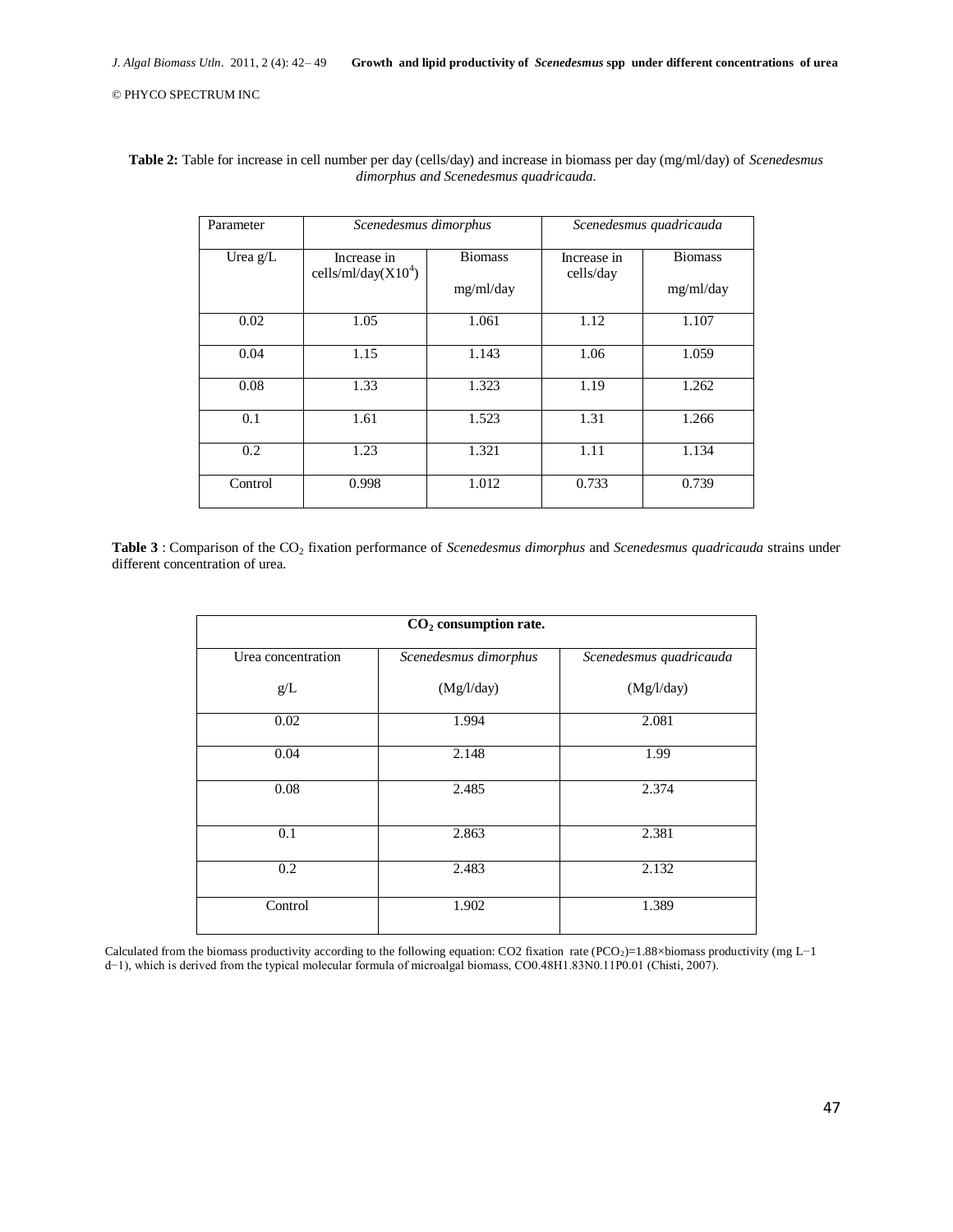The results indicated that a concentration of 0.1 g/L urea for both the strains is optimum nutrient condition as nitrogenous source and for lipid productivity, as urea is a very cheap nitrogenous nutrient, so it can be exploited for mass culture of both the indigenous microalgal strains to promote commercial production of lipid for alternative fuel generation. However the only problem which showed its existence while cultivating *Scenedesmus* strains were both the strains were heavy as a result they tends to settle down which slower their growth so proper agitation is necessary for both the strains.

### **Discusssion**

From the study it is obvious that the growth behavior and lipid accumulation of microalgae are strongly related to nitrogen concentration in the media. Urea can be used as a very efficient nitrogen source for microalgae cultivation in large scale, the advantage which urea delivers is it is very cheap compared to other nitrogenous nutrients available for microalgae which ultimately make it economically suitable for industrial production of microalgal fuel. Zhila *et al.* (2005) cultured *Botryococcus braunii* in 75% reduced N medium with  $1\%$  CO<sub>2</sub> at 10:14 light-dark period during the 20 days and observed the growth of the algae and lipid composition. When the culture of 75% reduced N was compared with the control group, it was observed that, the biomass decreased from 6.8 to 2.9% and the lipid ratio increased to 21%. In the other study, *Neochloris oleoabundas* was cultured in photobioreactor system in N deficient medium and the biomass and lipid levels were examined. While 16.5 g m -2/day biomass and 23% lipid were recorded in the control group, low biomass and 37% of lipid were obtained in the culture to which applied N was deficient (Pruvost *et a*l., 2009). Two green algae (*Chlorella vulgaris* and *Scenedesmus obliquus*) and four blue green algae (*Anacystis nidulans, Microcystis aeruginosa, Oscillatoria rubescens and Spirulina platensis*) were grown in 81 batch cultures at different N levels. In all the algae increasing N levels led to an increase in the biomass (from 8 to 450 mgL-1), in protein content (from 8 to 54%) and in chlorophyll. At low N levels, the green algae contained a high percentage of total lipids (45% of the biomass) (Piorreck et al., 1984). Reitan et al. (1994) cultured the microalgae *Phaeodactylum tricornutum, Chaetoceros s*p. (Bacillariophyceae), *Isochrysis galbana , Nannochloris atomus* (Chlorophyceae), *Tetraselmis sp.*  (Prasinophyceae) and *Gymnodinum sp.* (Dinophyceae) at different lacking nitrogen media and observed the increase of lipid, whereas Widjaja (2009) cultured *C. vulgaris* in the nitrogen deficient medium for the periods of 7 and 17 days. At the end of the 17 days culture period, the total lipid was found to be higher. So the N-source in the media greatly effects the lipid composition of microalgae. In our study various levels of urea concentration as N-source were investigated to analyze biomass production and lipid content. The maximum lipid production of 34% in terms of dry cell weight was obtained when urea level was at 0.1 g/L *S. dimorphus* strain. The result implies that appropriate amount of urea feeding leads to a good production of lipid

in case of microalgae. After eleventh day of culture when cells were kept at dark and in a closed environment, it triggers lipid production as urea concentration depletes quickly and cells are in a starved condition which actually induces lipid production. It is also noticed that increased urea concentration can effectively enhances biomass production but the increased biomass does not always imply to an increased lipid content as increased urea levels may enhances biomass production but cells may have a low lipid content. So the best strategy is to growing cells under an optimum urea concentration for a specific period of time (11 days in case of our experiment) to obtain a good amount of biomass and than there should be an introduction of a urea starving condition which ultimately lead to synthesis of high amount of lipid (where cells will be at stationary phase).

# **Acknowledgement**

Authors are thankful to Gauhati University and Deptt. of Biotechnology, Gauhati University for providing facilities to carry out the research work. All the financial assistance for the research work were provided by Department of Science and Technology (DST) Govt. of India.

#### **References**

Banerjee, A. Sharma, R. Chisti, Y. Banerjee, U.C., 2002. *Botryococcus braunii*: a renewable source of hydrocarbons and other chemicals. Crit. Rev. Biotechnol. 22: 245-79.

Becker, E.W. 1994. Microalgae: Biotechnology and Microbiology. Cambridge University Press, Cambridge, UK.

Bligh, E.G. Dyer, W.J., 1959. A rapid method of total lipid extraction and purification. Can. J. Biochem. Physiol. 37: 911-917.

Chisti, Y., 2007. Biodiesel from microalgae. Biotech. Adv. 25: 294-306.

Danesi, E.D.G. Rangel-Yagui, C.O. Carvalho, J.C.M.. Sato, S., 2002. An investigation of effect of replacing nitrate by urea in the growth and production of chlorophyll by *Spirulina platensis*. *Biomass Bioenerg.*, 23**:** 261–269.

Fedorov, A.S. Kosourov, S. Ghirardi, M.L. Seibert, M., 2005. Continuous H2 photo-production by *Chlamydomonas reinhardtii* using a novel twostage, sulfate-limited chemostat system. Appl. Biochem. Biotechnol. 24: 403- 412.

Frac M, Jezierska-Tys2 S, Tysj.,2010. Microalgae for biofuels production and environmental applications: A review.54:9227-936.

Magdalena F, Jezierska-Tys S, Tys J., 2010. Microalgae for biofuels production and environmental applications: A review. Afr. j. Biotech.54:9227-9236.